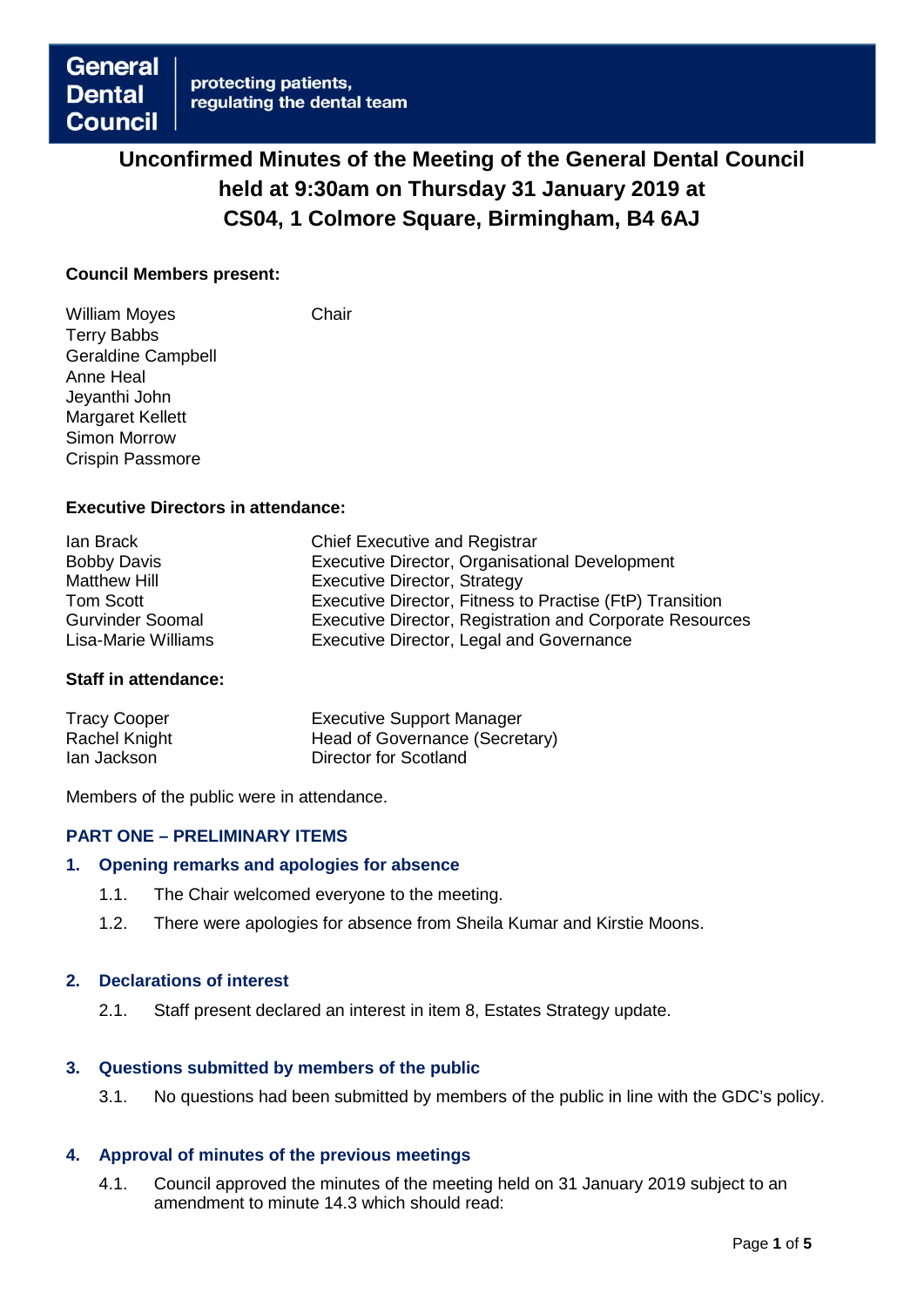*"Council had questions on the local resolution of complaints and were informed that this accounted for approximately 80% of complaints"*.

# **5. Matters arising from the Open Council meeting held on 13 December 2018 and rolling actions list**

- 5.1 There were no matters arising.
- 5.2 Council **noted** the rolling actions list and **agreed** to close items the items suggested complete.

## **6. Decisions log**

6.1 Council **noted** that no decisions had been taken between meetings or under delegation.

# **PART TWO – ITEMS FOR DECISION AND DISCUSSION**

## **7. EMT priorities**

- 7.1 Council received a presentation from the Executive Directors which brought together the key deliverables and challenges for the individual Directorates in 2019. Council members were given an opportunity for discussion with each Executive Director.
- 7.2 The Executive Director, Organisational Development presented the opportunities and challenges faced to develop a flexible GDC workforce that would ensure that resource was deployed appropriately to deliver the required task. Employees, associates and contractors provided a mix of expertise, independence and development. It was anticipated that the organisational design project would enable skills to be utilised across the whole organisation, which would provide opportunity and development for individuals.
- 7.3 Organisational and HR KPIs were included on the balance scorecard, which provided Council with an indication of whether the GDC was in the right place with workforce. Data analytics were being explored to help develop a better understanding beyond the current measure of turnover. This had been discussed at FPC who were responsible for monitoring performance, partly via the balanced scorecard.
- 7.4 The Registration and Corporate Resources presentation noted that that challenges included high staff turnover across the teams as a consequence of the transition to Birmingham. Council notes that there were a range of possibilities for contingency planning which depended on other challenges including continued uncertainty regarding Brexit and the full impact it will have on our overseas application process. Concern was expressed about how the organisation could plan to have appropriate resource to respond to new frameworks that the government may put in place, particularly to replace the MRPQ. This was a challenge across the regulators and it was likely that certainty would not be achieved until the courts had considered a test case. It was difficult to plan for something when the organisation was unsure of the outcomes, which would require the GDC to have resilience to deploy money and resources to respond nimbly without impacting on business as usual. The removal of MRPQ would have an impact but policy decisions may be required to decide what could or should be done with the resources available.
- 7.5 It was noted that the decision on qualification equivalence rested with the Pricy Council, which restricted the response time to change. The Department of Health policy was based on the presumption of equivalence with a shelf life of two years in order to avoid a cliff edge on 29 March 2019. Therefore the Council had leeway to make informed strategic decisions at the appropriate time.
- 7.6 Legal and Governance was a new directorate which brought together existing teams focused on facilitating and supporting the strategic direction of the organisation and its operations, for example, investigation, presenting cases and responding to information requests. The presentation highlighted how the directorate were involved in all the EMT priorities and worked across the directorates.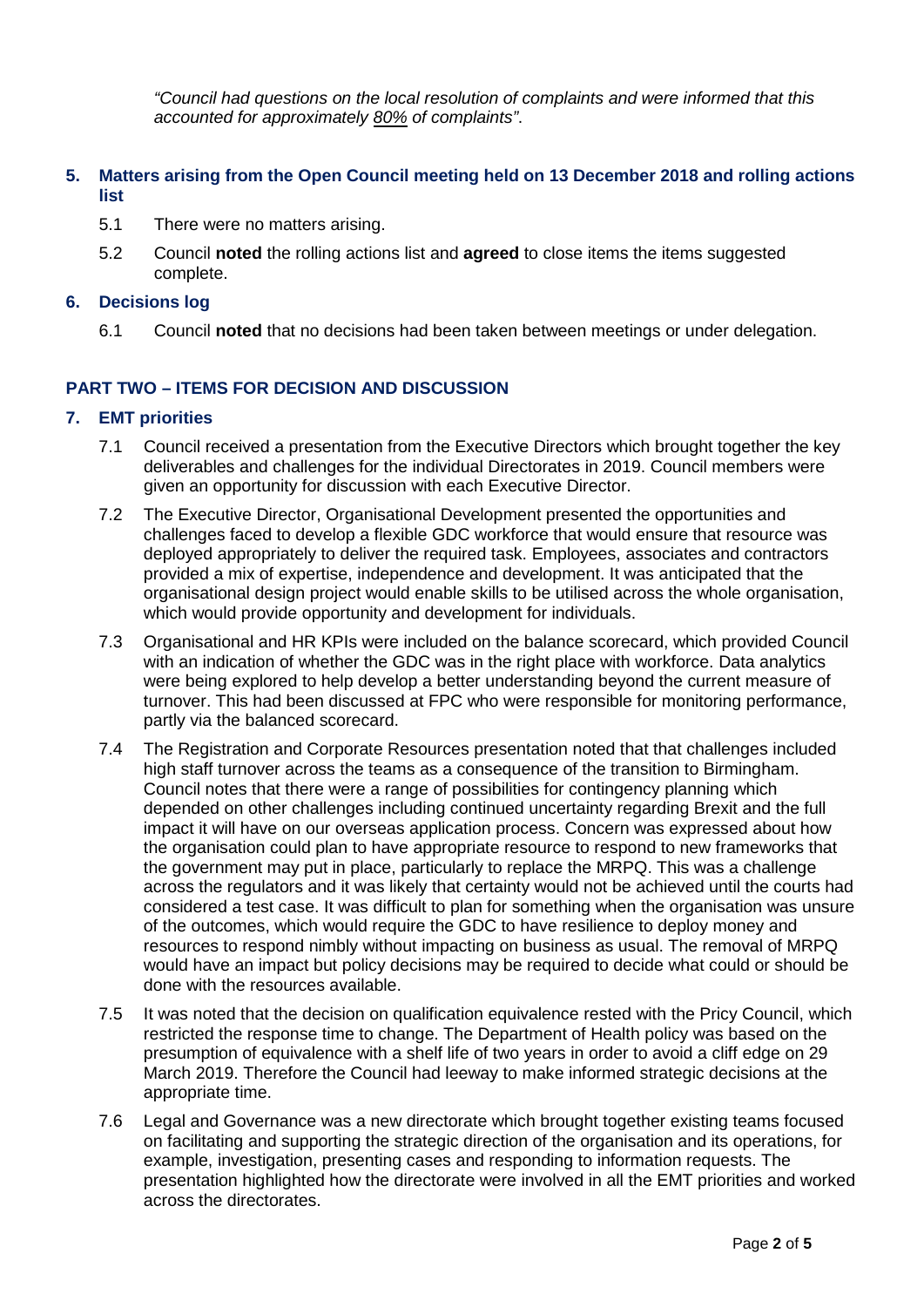- 7.7 The Executive Director, Fitness to Practice highlighted his strategic priorities, which were to complete the End-to-End review this year and to transition 90% of the Directorate to the Birmingham offices. The first 'new head of' had been appointed and a major recruitment event was planned for the following week. The announcement that the FtP team was moving did have an impact on performance towards the end of 2018, but this improved and the team have demonstrated their commitment to the organisation and to their roles. A transition budget has been agreed to provide overlap in staffing and an ability to being in resources to respond to unexpected resignations. To build team resilience, initiatives to allow staff to develop as topic experts or to nurture competence in multiple areas were being considered.
- 7.8 It was noted that the FtP priority to explore alternative governance models for adjudications reflected the 2019 objectives for the Chair of Council. If the presentation was to be shared more widely the FtP wording should be amended to match the 2019 objectives of the Chair fo Council.
- 7.9 The key strategic priorities highlighted by the Executive Director, Strategy were: development of the 2020 Corporate Strategy, the promoting professionalism work to start debate between the pubic and the profession on mutual expectations; and student engagement. These represented a change in the way the GDC worked, including more engagement with the public, through professional networks and expansion of the student engagement pilots. Responding to EU Exit policy development remained a priority, which had the potential to distract from other work.
- 7.10 The team had secured five papers to be presented at the PSA conference to be held in Windsor later this year.
- 7.11 The education team focus over the coming year would be on building the GDC impact, including on preparedness for practise. Transition between under graduate, post graduate and foundation years were discussed at the Moving Upstream Conference and the development of a passport document was discussed as a possibility. The senior education team were at the conference and would build on the feedback received. Council suggested that the GDC should use tripartite meetings between education providers as an opportunity to promote the idea of a compulsory passport.
- 7.12 Council noted that the GDC already had lots of data, and over 2019 would work to maximise its use. Most of the data was contained in documents, but the move into CRM would enable the intelligence team to interrogate and scrutinise the data to better inform GDC workstreams.
- 7.13 The CEO closed the presentation and discussion by contextualising the challenges that impacted across the GDC. It was noted that programmes such as the end-to-end review impacted across the organisation. A continuous thread through the list of challenges was continuing improvement and changing culture in order to respond to external changes, including the political and regulatory environment and expectations of registrants, patients, stakeholders and staff.
- 7.14 Council **noted** the EMT priorities and challenges for 2019 and it was **agreed** that the slides would be circulated to members.

# **8. Estates Strategy Update**

- 8.1 The Executive Directive, Registration and Corporate Resources, gave a presentation which reflected on the implementation of the Estates Strategy. The key driver to open offices in Birmingham had been as a long-term solution to reduce organisational costs. He summarised the process to date and noted the achievements to date. Strands 1 and 2 of the programme were on target, with no amber or red ratings in the programme, which demonstrated that the programme was on track to be delivered by 2019 as planned.
- 8.2 The redevelopment of the Wimpole Street offices was a fit out, not a significant building programme. The ambition was to equal the quality working environment and value for money that the Colmore Square team had delivered.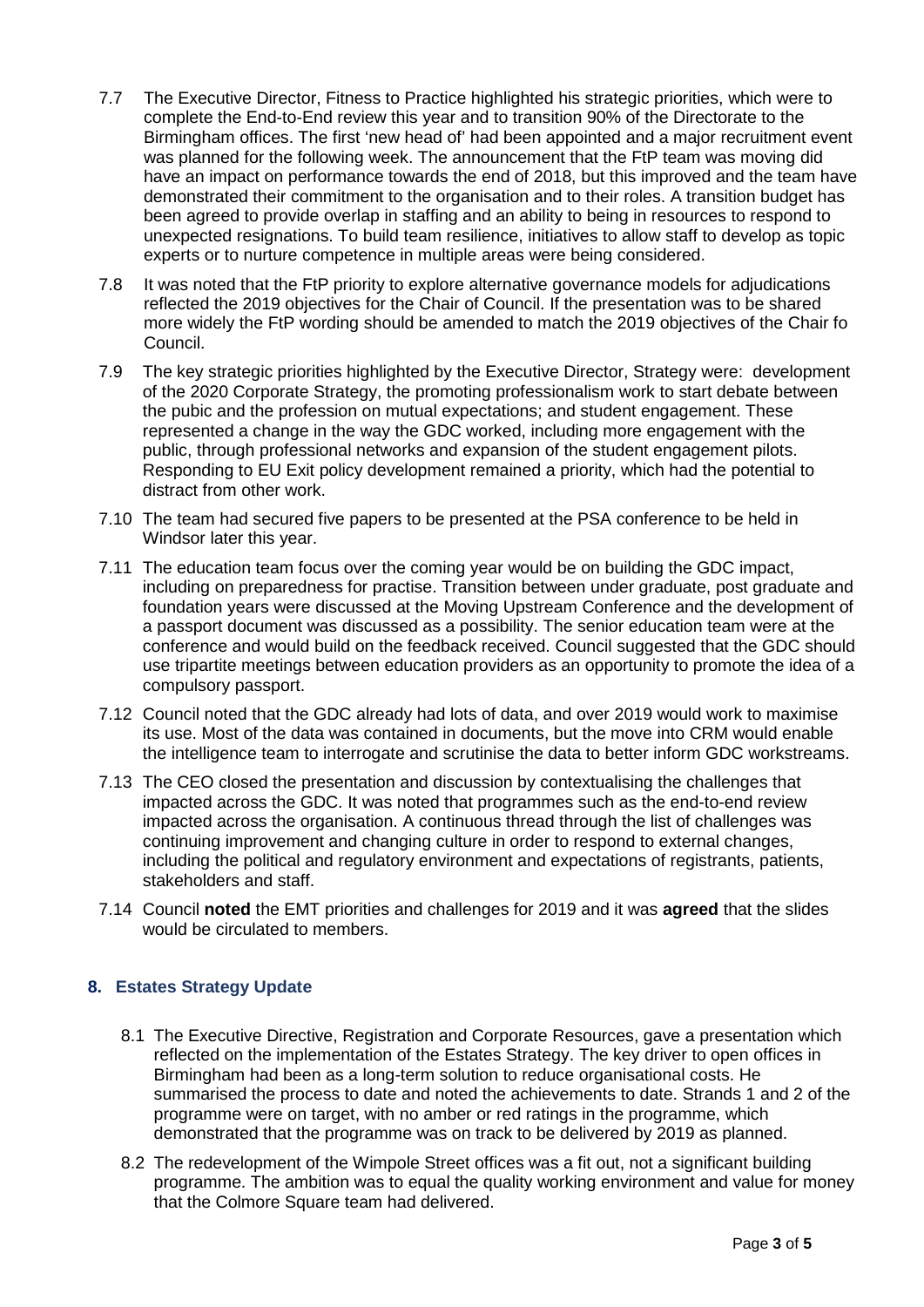- 8.3 The project to fit out the Colmore Square offices had been closely managed and subjected to a high level of committee scrutiny from the start of the process. The result was an office environment that was fit for purpose and sustainable.
- 8.4 Council **noted** the update.

## **9. Moving Upstream – Review of the Conference**

- 9.1 The Chair thanked staff and members for their contributions to the conference held on 30 January 2019. Plans for a conference in 2020 were already underway, and there would be a number of opportunities for Council to input thoughts and ideas. He invited members to provide immediate feedback.
- 9.2 It was felt that the event went well and had provided a good base on which to build in the future. The quality of the debate and discussion amongst the profession had been impressive, and the public panel had made an important and valuable contribution. In the future the public panel could be developed and the composition of the delegates, although diverse, needed to include more of the dental team.
- 9.3 Key questions had been captured by staff and would be fed into existing workstreams. Some of the issues raised could lead to further discussions and it would be helpful to find ways to provide a response to some of the feedback received, possibly 'you said we did'. The items that were discussed were very important and could have had more time.
- 9.4 Council welcomed the opportunity to meet the dental team and the conference had provided a good networking opportunity for all attendees.

## **10. Health Education England**

- 10.1 The paper was presented by the Executive Director, Strategy, who confirmed that the paper was a means of recording positive progress since the and an opportunity to thank colleagues at HEE for their constructive engagement.
- 10.2 Council **noted** progress in relation to the "Advancing Dental Care" (ADC) review of dental education and training.

# **11. Information Governance Annual Report 2018**

- 11.1 Council received the Information Governance Annual Report 2018. The Executive Director Legal and Governance presented the report, noting that the Audit and Risk Committee (ARC) received quarterly reports in addition to exception reporting when issues arose.
- 11.2 The report demonstrated the depth of work that had been required to implement the GDPR alongside business as usual. The commitment of the team was reflected in the extremely high compliance rates, which impressive given the increasing complexity of requests.
- 11.3 Another critical measure of performance against the organisation was the number of Data Security Incidents (DSIs). Council noted that although there were five reportable incidents in 2018 in accordance with the new reporting requirements no enforcement action had been considered necessary by the Information Commissioners Office (ICO). The root cause of data security incidents tended to be human error and the team continued to encourage good data handling to minimise the risk. GDC devices were encrypted at a level sufficient for the ICO to be satisfied that no report was required for lost or stolen devices.
- 11.4 Council **noted** the report.

#### **12. Chair's strategy group extending terms of reference**

12.1 Council received a paper which recommended that the Chair's Strategy Group (CSG) should be renewed until 31 July 2019. The group had not met since summer 2018 because there had not been any capacity to do so given the volume of work needed to implement the Estates Strategy.